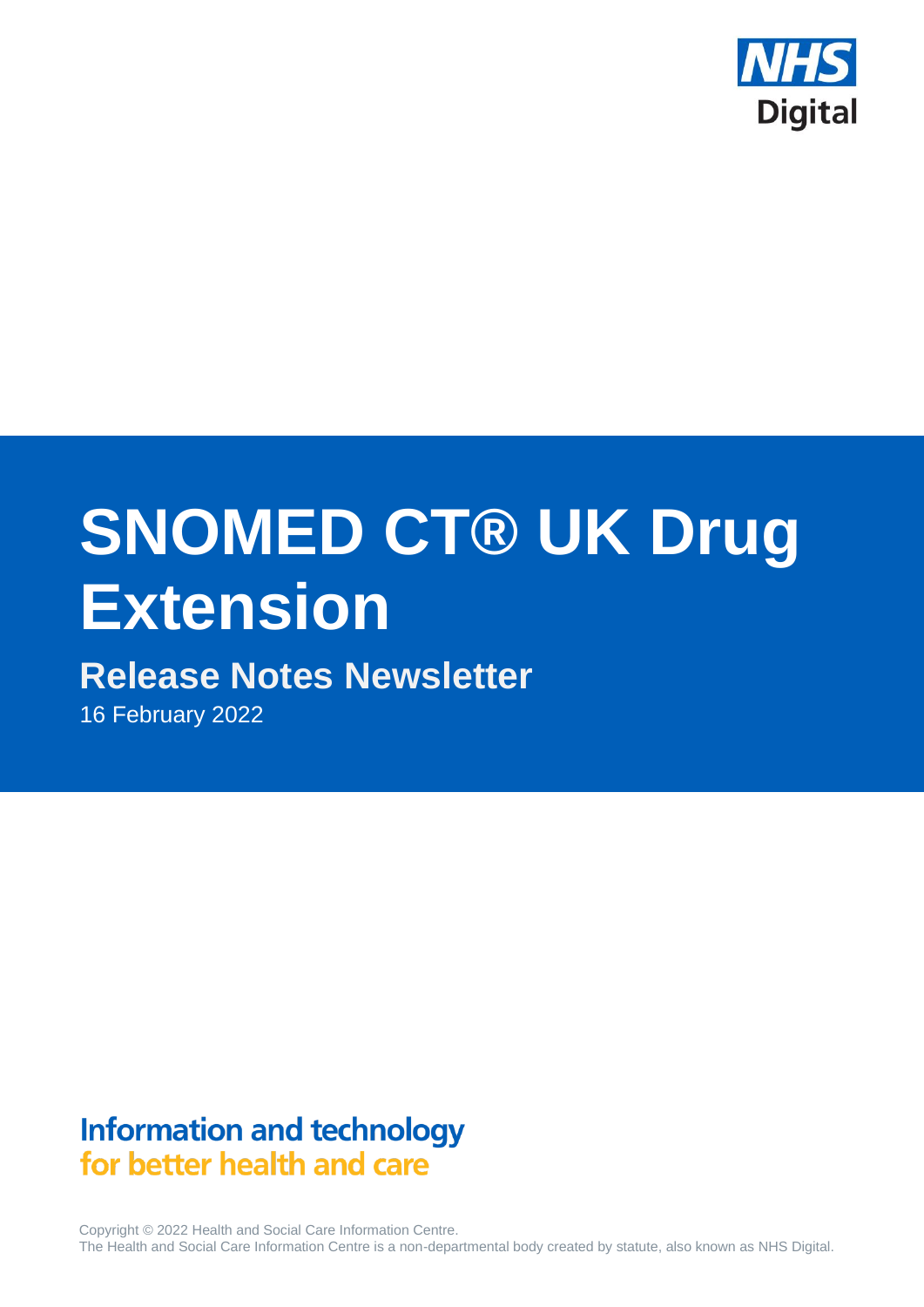## This document covers the data provided in Release Format 2 (RF2) of SNOMED CT

The Release Notes Newsletter has been constructed to add further clarification to some dm+d content that has been identified as requiring such (due to e.g. differences between dm+d approach and that of current drug catalogues) and to communicate changes to the release and forthcoming changes to future releases.

This document is intended to be adjunct to, not a replacement, for other documentation already available, and should be read in conjunction with current published dm+d documentation available through the 'dm+d resources' section of the [dm+d website.](https://www.nhsbsa.nhs.uk/pharmacies-gp-practices-and-appliance-contractors/dictionary-medicines-and-devices-dmd) SNOMED CT UK Edition [notices and known issues](https://hscic.kahootz.com/connect.ti/t_c_home/view?objectId=14224752) are published on [Delen,](https://hscic.kahootz.com/connect.ti/t_c_home) the NHS Digital terminology and classifications collaboration site.

All queries (omissions, perceived inaccuracies etc) about this document should be directed to the NHS Digital, Standards Delivery helpdesk [\(information.standards@nhs.net\)](mailto:information.standards@nhs.net).

Please note:

- The content of this document is intended to support implementation and usage of dm+d and is not a replacement for good system design.
- This document will be subject to update further to user feedback and any changes to dm+d content or structure.
- Whilst the first section may see little change (but see note above) the final sections detail changes and forthcoming changes to specific releases and content will therefore be updated with each release.

\*This document is designed to support dm+d content in general but specifically the SNOMED CT<sup>1</sup> UK Drug Extension. For more information about all components and releases relating to dm+d see the [dm+d website](https://www.nhsbsa.nhs.uk/pharmacies-gp-practices-and-appliance-contractors/dictionary-medicines-and-devices-dmd)

<sup>1</sup> SNOMED® and SNOMED CT® are registered trademarks of the International Health Terminology Standards Development Organisation (IHTSDO®) [\(www.snomed.org\)](http://www.snomed.org/). SNOMED CT® was originally created by the College of American Pathologists.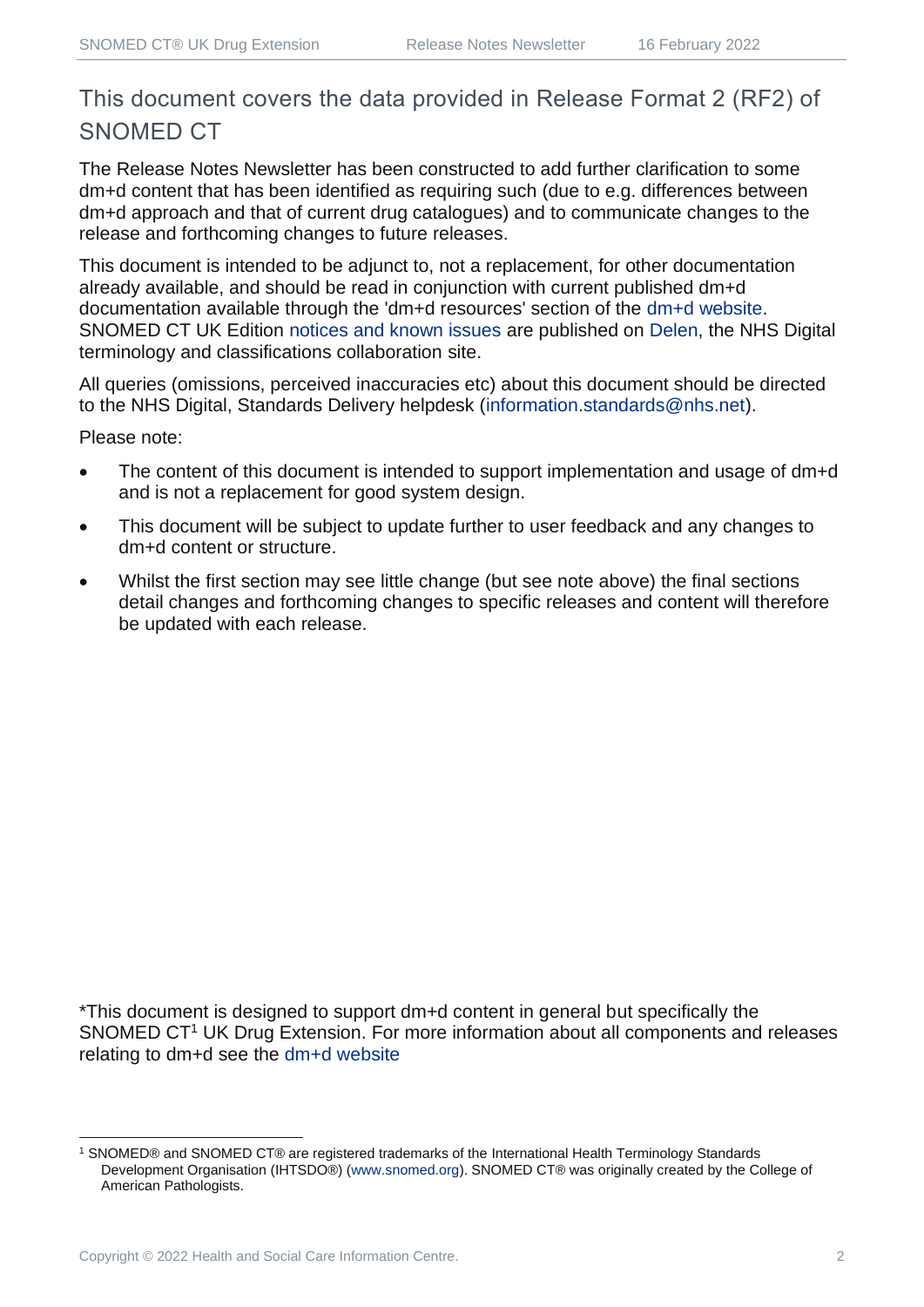## COPYRIGHT

- This material includes SNOMED Clinical Terms® (SNOMED CT®) which is used by permission of the International Health Terminology Standards Development Organisation (IHTSDO). All rights reserved. SNOMED CT®, was originally created by The College of American Pathologists. "SNOMED" and "SNOMED CT" are registered trademarks of the IHTSDO.
- The NHS Dictionary of Medicines and Devices (dm+d) has been developed and is delivered through a partnership between the Health and Social Care Information Centre [\(digital.nhs.uk\)](https://digital.nhs.uk/) and the NHS Business Services Authority [\(https://www.nhsbsa.nhs.uk/nhs-prescription-services\)](https://www.nhsbsa.nhs.uk/nhs-prescription-services)

## DISCLAIMER

The Health and Social Care Information Centre<sup>2</sup> (HSCIC) accepts no liability for loss of data or for indirect or consequential losses, which is not the result of the negligence of the HSCIC and liability for such losses is hereby expressly excluded.

No warranty is given by the HSCIC, the Department of Health and Social Care or the International Health Terminology Standards Development Organisation as to the accuracy and comprehensiveness of SNOMED CT. All conditions, warranties, terms and undertakings, express or implied, whether by statute, common law, trade practice, custom, course of dealing or otherwise (including without limitation as to quality, performance or fitness or suitability for purpose) in respect of SNOMED CT are hereby excluded to the fullest extent permissible by law.

<sup>&</sup>lt;sup>2</sup> The Health and Social Care Information Centre is a non-departmental body created by statute, also known as NHS Digital.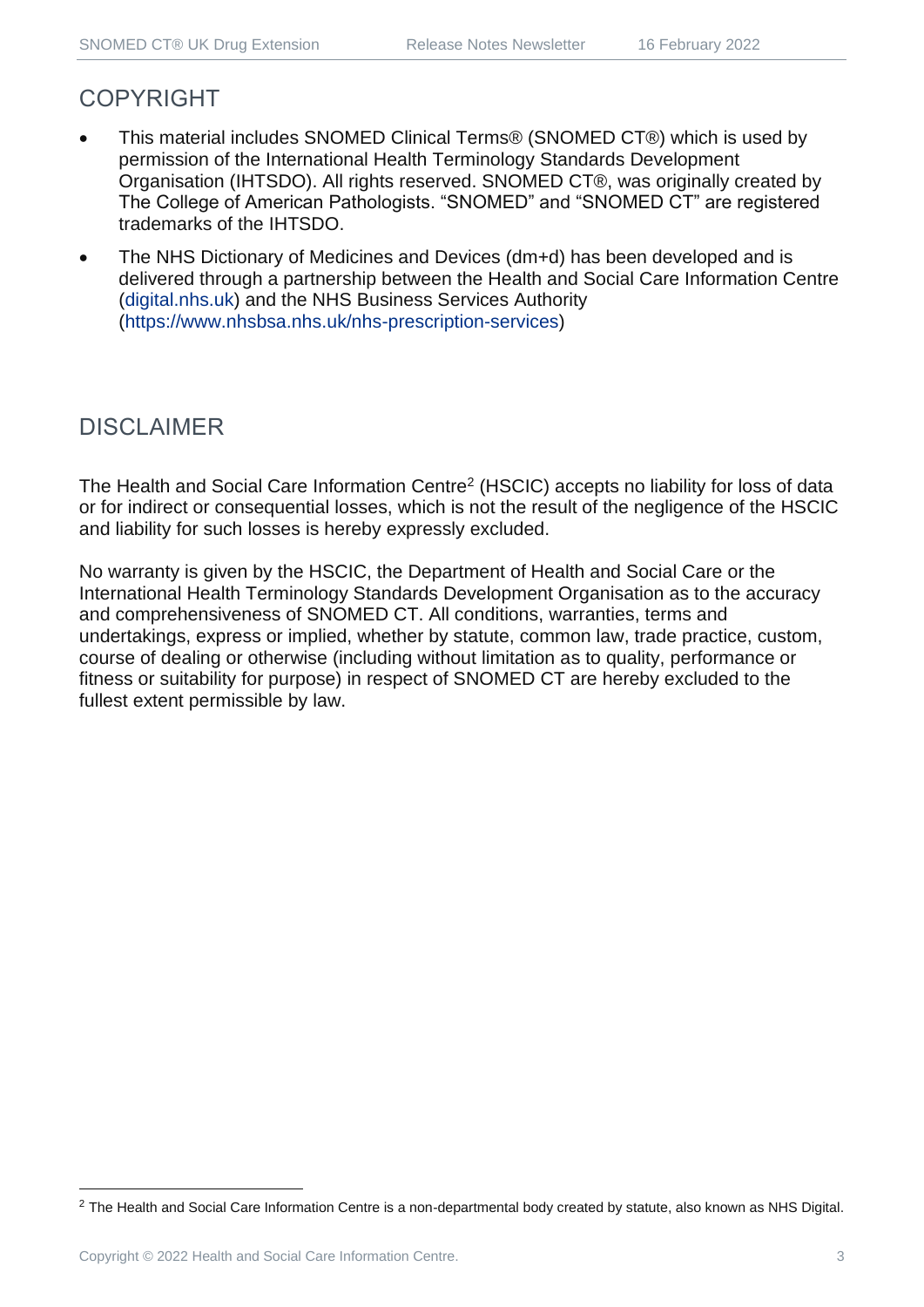## **1 Comments on current content:**

## **1.1 Dose forms**

With respect to Editorial Policy it is important to emphasise:

## **1.1.1 Patches**

- Strength is usually expressed as the amount of 'active drug' (by weight) released over x hours (e.g. per hour or per 24 hours)
- The intended duration of usage of a patch is not identified at VMP or AMP level i.e. a transdermal estradiol patch releasing 50mcg/24hours would be represented by the same VMP whether it is intended for twice weekly usage or weekly usage
- No distinction is made to differentiate the type of drug reservoir utilised although this may be relevant in certain off-license indications.

## **1.1.2 Injections**

Due to the need to add more information to the dose form in dm+d injections are expressed as e.g. powder and solvent for injection etc rather than merely injection. However, the need to pick a dose form of this complexity may be prohibitive in secondary care prescribing where the prescriber merely wishes to prescribe an 'injection'.

Within the guidance for secondary care there is outlined the means for prescribers to prescribe at the more abstract level (injection). Please refer to the Secondary Care Implementation Guidance for details, in the 'Implementation Guidance' section of the [dm+d](https://www.nhsbsa.nhs.uk/pharmacies-gp-practices-and-appliance-contractors/dictionary-medicines-and-devices-dmd)  [website.](https://www.nhsbsa.nhs.uk/pharmacies-gp-practices-and-appliance-contractors/dictionary-medicines-and-devices-dmd)

#### **1.1.3 Injections for intraspinal use**

Injections licensed for intraspinal administration are not differentiated at VMP level in dm+d. In addition a number of products that may be given by this route are unlicensed specials. For prescriptions requiring a product to be given by these high risk routes it is necessary that the suitability of the product to be administered is confirmed at the point of dispensing and/or administration.

## **1.1.4 Alcoholic vs aqueous gels**

The base used in cutaneous products is not identified at VMP level in dm+d. This may mean that in order to specify a patients requirements more specifically prescribing at AMP level is more appropriate.

For example:

• Benzoyl peroxide 5% gel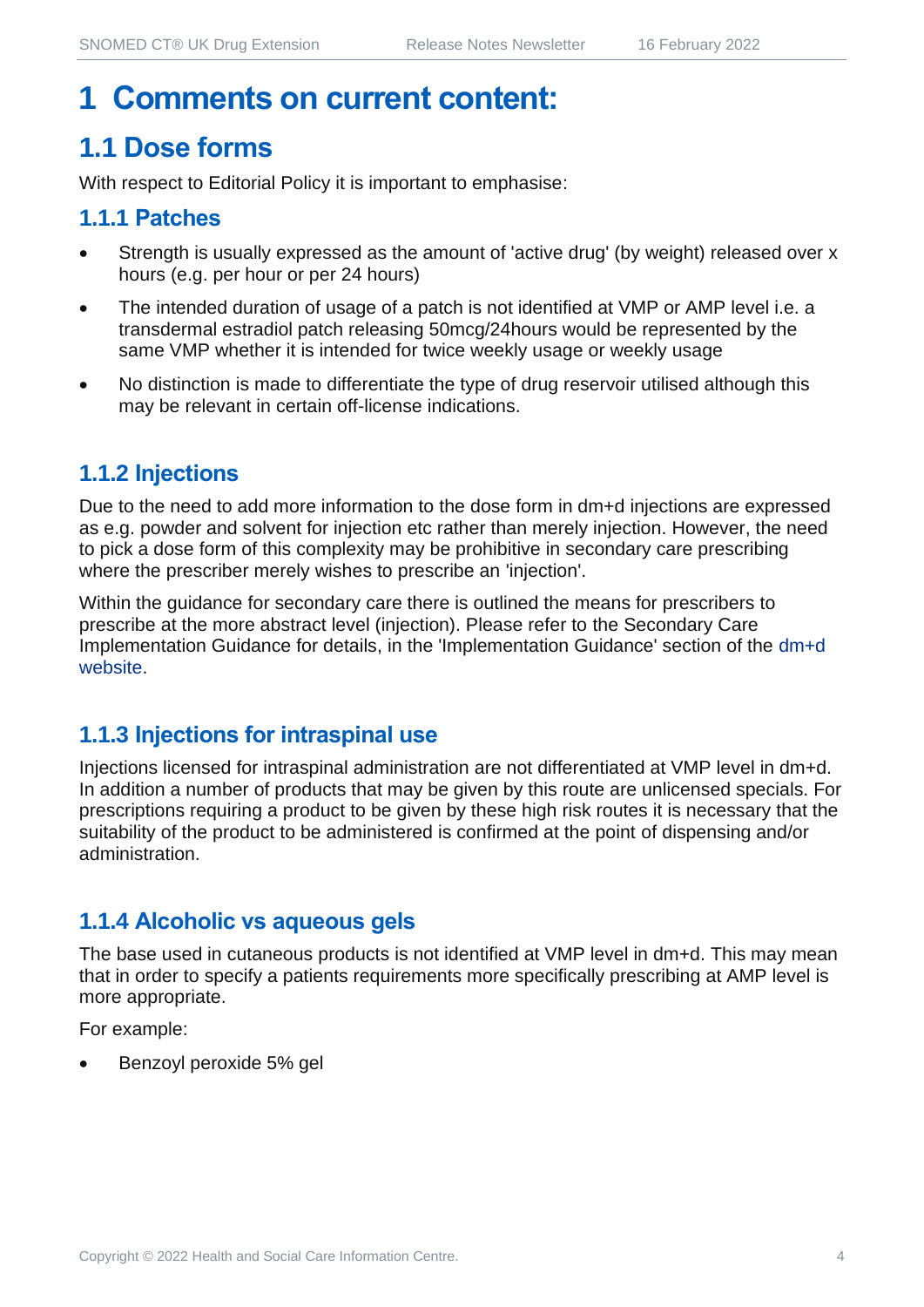## **1.2 Editorial Policy**

#### **1.2.1 Preservative Free**

The preservative free flag is used to denote the absence of preservative in preservative free *eye drops* only.

Please note:

- the setting of this flag only confirms that preservative is absent from the VMP; a null value does not necessarily indicate that it is present
- **The flag is not applied to any other dose form** i.e. intra-spinal injections are not distinguished (see note above).

#### **1.2.2 Route of administration**

Information on route of administration is provided at VMP level. The information is only provided as a support for decision support and not intended to inform clinicians on usage.

At VMP level routes are merely a superset of the linked AMP licensed routes.

#### **1.2.3 Inclusion of Unit of Measure at VMP**

Semantic normal form patterns for VMP descriptions in dm+d follow the pattern:

**Name Strength** Modification(s) **Form Unit dose** xxx-free(s)

Following this pattern would mean for tablets, capsules etc full description would be:

Atenolol 25mg tablets 1 tablet

To retain these full descriptions would make the descriptions unsuitable for use in a human interface. Therefore the unit dose is left implied (Atenolol 25mg tablets).

There are instances however where the form is insufficiently precise to describe the product and therefore the unit dose is included in the name. These instances include:

The form injection does not fully describe a product therefore the name is qualified with the unit dose form for example: ampoules, vials, pre-filled syringes etc.

E.g. Furosemide 50mg/5ml solution for injection ampoules.

• Other unit dose examples include: Budesonide 250micrograms/ml nebuliser liquid 2ml unit dose vials, Carbenoxalone 1% granules 2g sachets, Benorilate 2g granules sachets.

*See dm+d Editorial Policy for full examples and exceptions to this rule.*

#### **1.2.4 The use of Fully Specified Names and Preferred Terms**

The semantic representation of concepts in dm+d (the dm+d name and dm+d description) may be updated in line with changes to dm+d Editorial Policy, changes to the product name itself or to supplier names. Within the SNOMED CT UK Drug Extension the current dm+d derived description for the core concept classes of VTM, VMP, VMPP, AMP and AMPP becomes the Preferred Term so a change to the dm+d terms would cause the Preferred Term to be updated.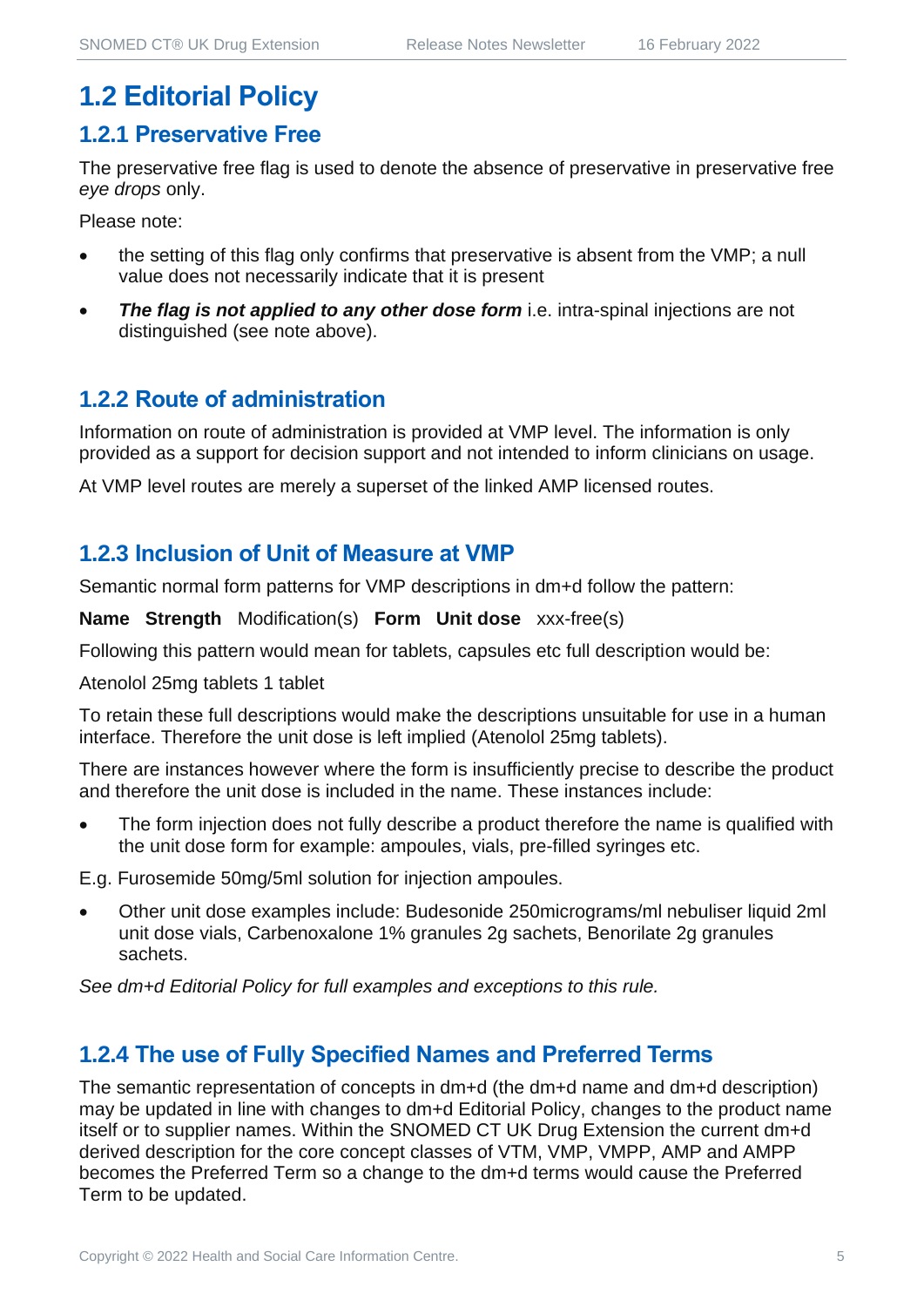Fully Specified Names in SNOMED CT will generally remain unchanged<sup>3</sup>. The differences in Editorial policies between SNOMED CT and dm+d mean that there will be instances where there is a mismatch between the Preferred Term and the Fully Specified Name.

## **1.2.5 Mechanisms for specifying Descriptions for use in the UK Edition of SNOMED CT- Realm Language Refsets**

A combination of factors such as professional preference, clinical safety & data schema conformance require the use of some supplementary mechanism for Specifying SNOMED CT Descriptions applicable to the UK Edition of SNOMED CT.

From the October 2011 UK Edition, in RF1 an NHS Realm Description Subset was published. With the deprecation of RF1 this is replaced by the National Health Service realm language reference set published in two parts. The "Pharmacy part" as published in the SNOMED CT UK Drug extension and its 'Clinical part' partner in the UK Extension. Together these two encompass the entire SNOMED CT description content and identifies the preferred term to be used in the NHS realm for all SNOMED CT concepts.

In RF2 the refset can be found in the location Refset\Language. National Health Service realm language reference set (pharmacy part) refset ID 999000691000001104

National Health Service realm language reference set (clinical part) refset ID 999001261000000100

## **1.2.6 Concept Status in dm+d vs Concept status in SNOMED CT**

Where concepts are created in dm+d and an identifier from the SNOMED CT International Release is not available at that time a SNOMED CT UK Drug Extension identifier is allocated. This is released in the dm+d XML data.

When the dm+d concepts are subsequently used to create the SNOMED CT UK Drug Extension it may be that the dm+d derived concept is determined to be a duplicate of a concept now available in the SNOMED CT International Release. In these instances the dm+d derived concept is given a retired status with a relationship to the SNOMED CT International Release concept. In the XML data the dm+d derived concept may remain valid with its original identifier for some time.

There may be instances where a SNOMED CT identifier from the International Release has been allocated to a concept within dm+d and this is subsequently discovered to be inappropriate for the dm+d concept. In this instance the SNOMED CT identifier from the International Release will appear in the dm+d XML format data as a previous identifier. These identifiers from the International Release will appear in the SNOMED CT UK Drug Extension with a status of current.

<sup>3</sup> From the SNOMED CT Technical Reference Guide for the FullySpecifiedName:

Changes in presentation such as changed capitalization, punctuation, spelling or revision due to changes in agreed presentation style are permitted as long as they do not change the specified meaning of the Concept. Some changes to the semantic type shown in parentheses at the end of the FullySpecifiedName may also be considered minor changes if the change in hierarchy does not alter the Concept's meaning.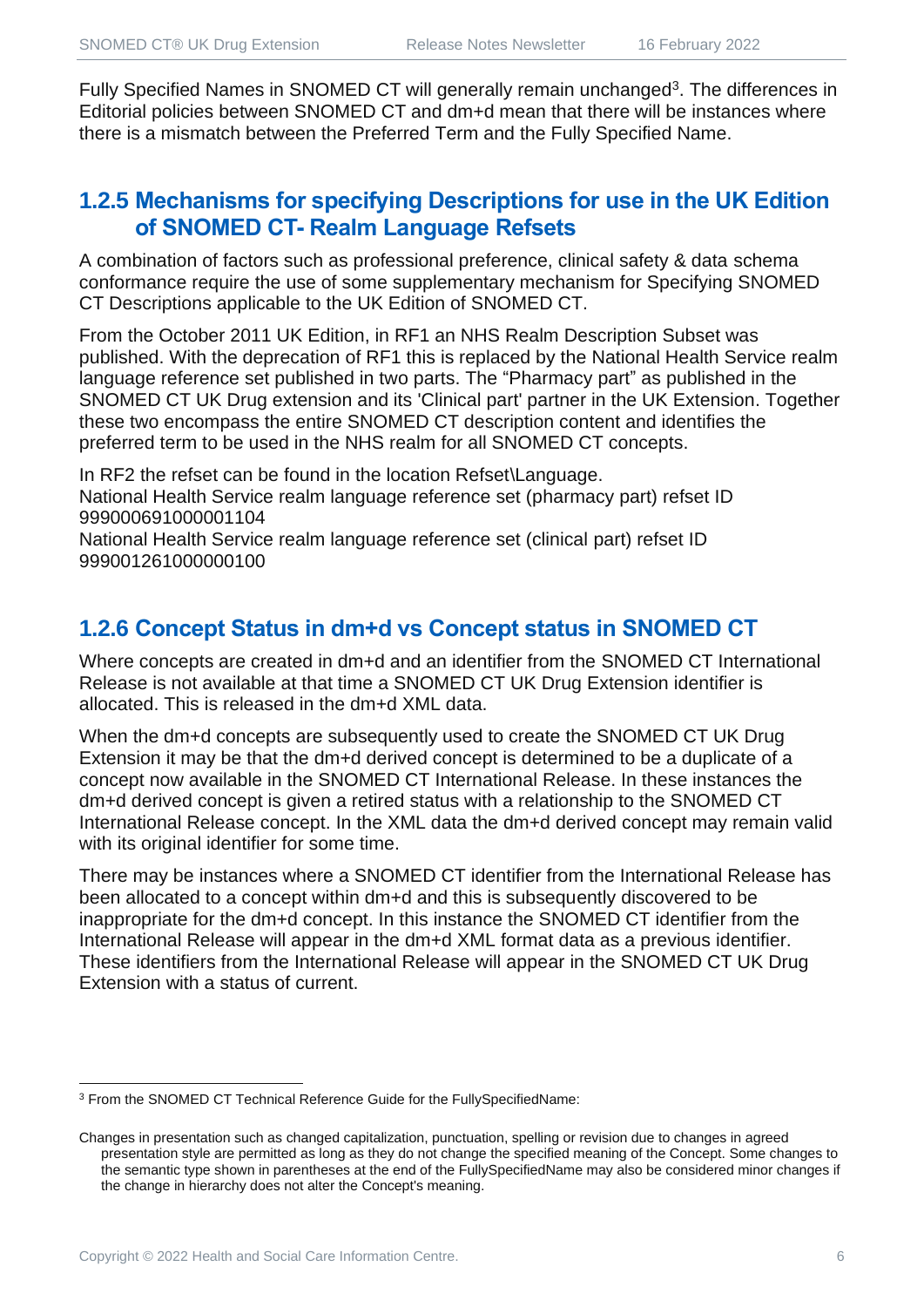## **1.3 Specific Products**

#### **1.3.1 Morphine and Tramadol modified release products**

Because there are no pharmacopoeial standards for oral modified release preparations 12 and 24 hour modified release morphine products are not distinguished at VMP level in dm+d. The same applies to the modified release tramadol products.

Two subsets are provided with the SNOMED CT release distinguishing related AMPs according to current licensed indications. For products where licensed indications are not available, for example, where wholesalers may provide products from several manufacturers and SPCs are not available these products will not be included in the 12 and 24 hour modified release subsets.

Explanation of how these subsets can be utilised within a prescribing framework can be found in the Secondary Care Implementation Guidance, in the 'Implementation Guidance' section of the [dm+d website.](https://www.nhsbsa.nhs.uk/pharmacies-gp-practices-and-appliance-contractors/dictionary-medicines-and-devices-dmd)

## **1.3.2 Valproic acid vs valproate semisodium**

We have taken advice and clinically the active moiety for these products is the same and so they are not differentiated at VMP level. The two brands available have different indications so it may be necessary for the prescriber to specify the brand required to ensure they are prescribing within the details of the product license.

This may be an issue for other products such as cyproterone acetate where two brands exist with different indications for use.

## **1.3.3 Concentrate and 'High Strength' Morphine and Methadone**

dm+d does not identify concentrate or 'high strength' morphine or methadone products as such in the VMP term. Consideration should be given to how these products are displayed in picking lists to reduce the risk of mis-selection where multiple strengths are available.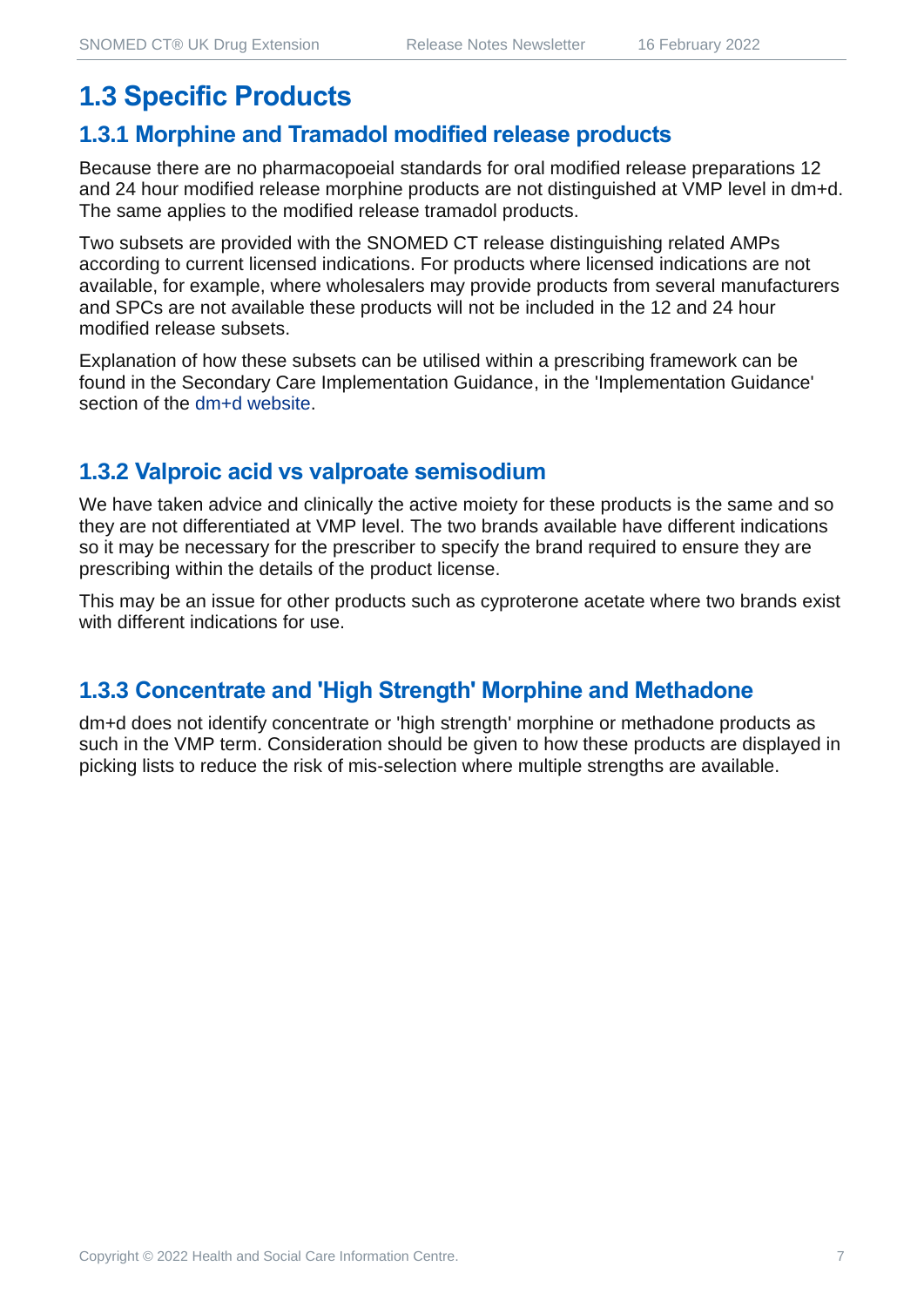## **1.4 Other Information**

## **1.4.1 Duplicated SNOMED IDs**

It is a basic principle of terminology that concept identifiers should not be reused. Due to a process error in 2006 a small number of SNOMED IDs were issued twice in dm+d. The concepts bearing these duplicated identifiers have all been invalidated and license holders were notified at the time. However it is recognised that since that time a number of new licenses have been issued and so a list of the duplicated identifiers and the terms is provided here for information.

| ID                                  | dmd_name                                                                                               | conceptType |
|-------------------------------------|--------------------------------------------------------------------------------------------------------|-------------|
| 9854411000001103                    | Smartflow drainable night drainage bag NB2 2litre, AMPP<br>120cm tube (Manfred Sauer UK Ltd) 10 device |             |
|                                     | 9854411000001103 Medium chain triglycerides - invalid                                                  | <b>VTM</b>  |
|                                     | 9854511000001104 Calcium + Magnesium                                                                   | <b>VTM</b>  |
|                                     | 9854511000001104 Gel-X tablets (Oakmed Ltd)                                                            | AMP         |
|                                     | 9854611000001100 Ostomy discharge solidifying agents 140 tablet                                        | <b>VMPP</b> |
| 9854611000001100  lchthammol + Zinc |                                                                                                        | <b>VTM</b>  |
| 9854711000001109                    | Gel-X tablets (Oakmed Ltd) 140 tablet                                                                  | <b>AMPP</b> |
|                                     | 9854711000001109 Amiloride + Cyclopenthiazide - invalid                                                | <b>VTM</b>  |
| 9854911000001106                    | Meglumine amidotrizoate + Sodium amidotrizoate<br>- invalid                                            | <b>VTM</b>  |
|                                     | 9854911000001106  International normalised ratio testing strips 24 strip VMPP                          |             |

## **1.4.2 Subset Information**

Information relating to the scope and status of subsets contained in the SNOMED CT UK Drug Extension can now be found at the [Data Dictionary for Care \(DD4C\).](https://dd4c.digital.nhs.uk/dd4c/)

## **1.4.3 RF2 module dependency**

Several back-dated changes were made to the module dependency reference set (900000000000534007) in the release of 1 April 2017.

Modules effective as at 2016-12-07 and 2017-01-04 that are stated incorrectly as being dependent on modules effective as at 2016-01-31 or 2016-04-01 have had those target effective times corrected to 2016-07-31 or 2016-10-01 respectively.

For effective times 2006-05-01 onwards, dates representing the dependency of the SNOMED CT United Kingdom Edition reference set module (999000031000000106) on the SNOMED CT United Kingdom drug extension module (999000011000001104) have been updated to align with the dates representing the dependency of the SNOMED CT United Kingdom Edition module (999000041000000102) on the SNOMED CT United Kingdom drug extension module (999000011000001104).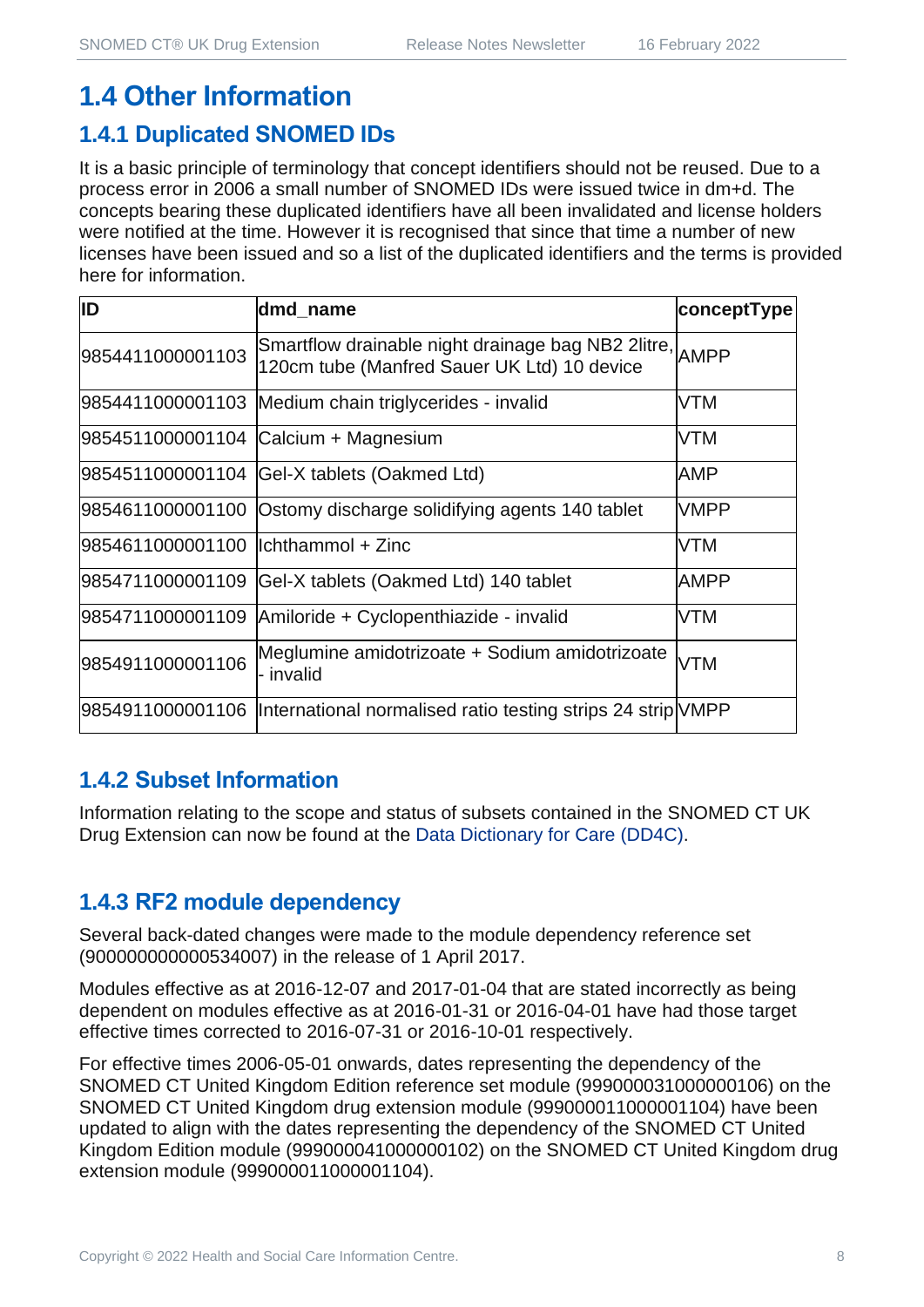For effective times before 2011-04-01, dates representing dependency on the SNOMED CT model component module (900000000000012004) have been updated to align with the single effective date (2002-01-31) of the model component module which remained unchanged during that period.

For effective times before 2004-01-31, in the release of 1 April 2017, dependencies were exhaustively represented. These included the missing immediate dependencies of the SNOMED CT United Kingdom drug extension module (999000011000001104) and of the SNOMED CT United Kingdom drug extension reference set module (999000021000001108) during that period. In the release of 1 April 2018, all dependency entries effective before 2004-01-31 were removed to reflect the SNOMED CT United Kingdom Edition baseline effective time of 2004-01-31.

## **1.4.4 RF2 association references**

In the release of 21 March 2018, references in the WAS A association reference set (900000000000528000) to an unreleased component (reference effective as at 2015-04-02 and inactivated 2015-04-29) were removed.

In the release of 1 April 2018, references in the MOVED FROM association reference set (900000000000525002) effective as at 2010-03-10, but with a target component effective from 2010-04-01, have had the effective time corrected to 2010-04-01.

In the release of 4 September 2019, NHS Digital released a new dm+d specific association reference set:

• 10991000001109|NHS dictionary of medicines and devices association type reference set|

This refset provides a link between Inactive SNOMED CT concepts that are still in use in dm+d and their Active replacement in the SNOMED CT UK drug Extension release.

## **1.4.5 NHS dm+d (dictionary of medicines and devices) realm language reference set**

The NHS dm+d realm language reference set has now been fully superseded by the NHS realm language reference set (pharmacy part).

In October 2019 NHS Digital stated their intent to withdraw the NHS dm+d (dictionary of medicines and devices) realm language reference set.

In the 29.1.0 15-Apr-2020 release NHS Digital set every member of the NHS dm+d realm language reference set as Inactive.

The metadata concept 999000671000001103 |National Health Service dictionary of medicines and devices realm language reference set (foundation metadata concept)|

remained Active. It will be inactivated in the 31.5.0 March 2021 release.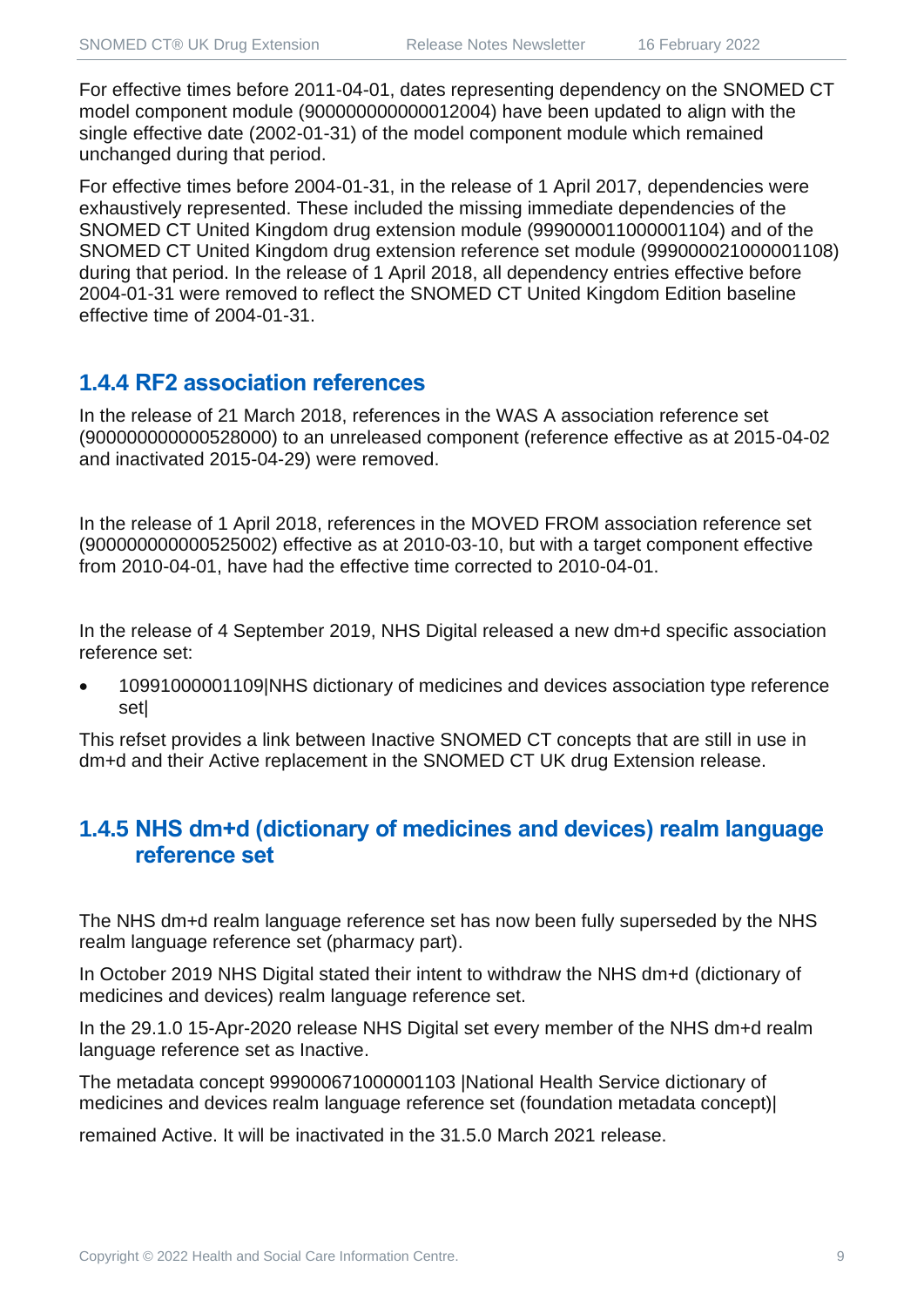## **1.5 Work in Progress**

## **1.5.1 Medical Devices Dictionary (MDD)**

Work is in progress on expanding the population of medical devices in dm+d.

Currently only those devices reimbursable in Primary Care (appliances) are routinely populated in MDD. Work on the MDD will potentially impact on these appliances with respect to more appliances being described at VMP level and some change in textual descriptions.

More information will be provided as it comes available.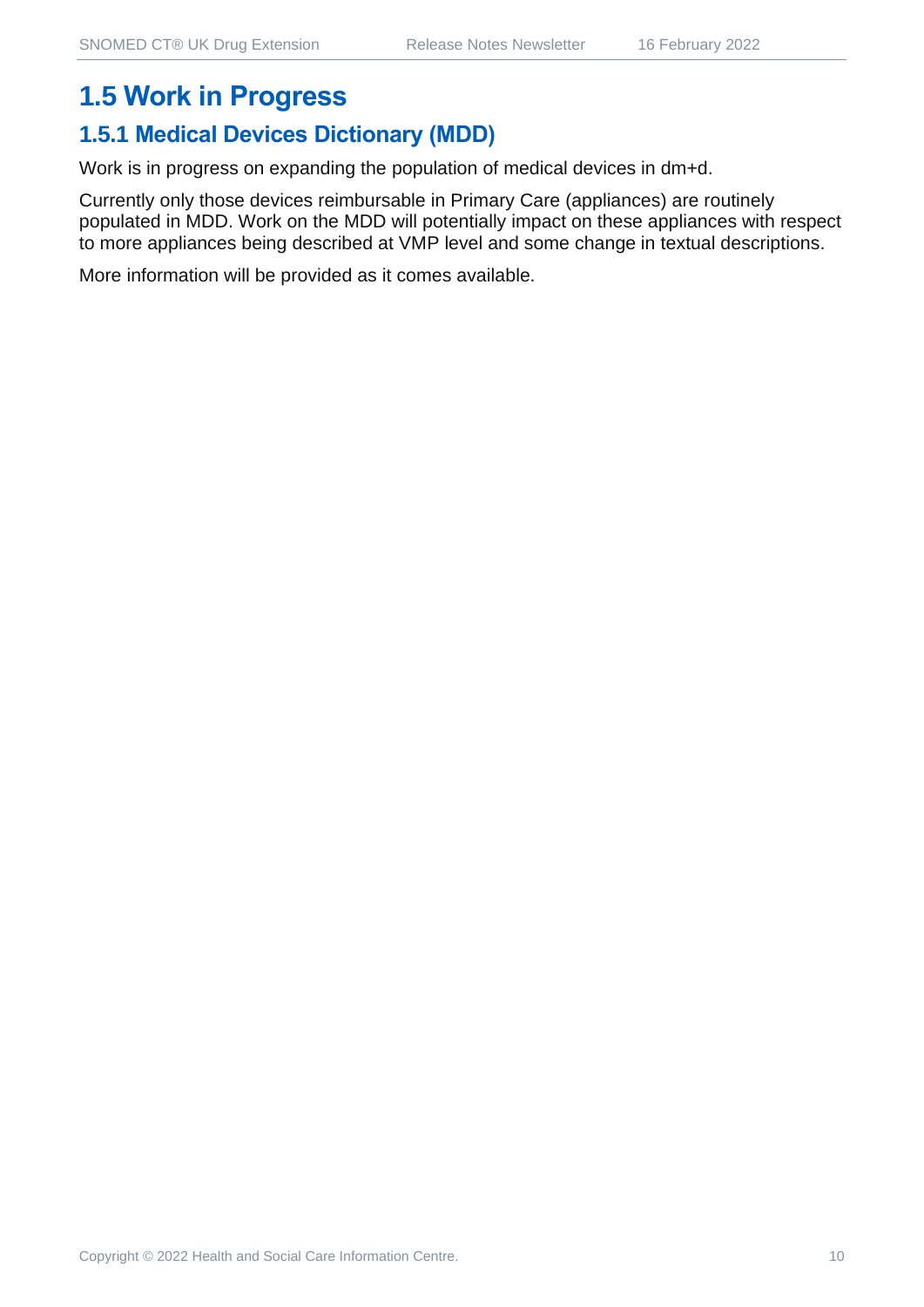#### **Items of note for the 16 February 2022 SNOMED CT UK Drug Extension Release 32.10.0**

The 16 February 2022 release of the SNOMED CT UK Drug Extension includes dm+d weekly data from TRUD release NHSBSA 2.0.0 20220207000001. Please see the NHSBSA dm+d sub-pack on the TRUD website [NHS Dictionary of Medicines and Devices sub-packs page](https://isd.digital.nhs.uk/trud3/user/guest/group/0/pack/6) for further information on extract and distribution dates.

SNOMED CT UK Drug Extension data is published on a four weekly cycle (plus two interim releases to synchronise with the biannual SNOMED CT UK Editions) within the NHS SNOMED sub-pack on the TRUD website [SNOMED CT UK Edition sub-packs page.](https://isd.digital.nhs.uk/trud3/user/guest/group/0/pack/26)

The refset files are supplied as part of the SNOMED CT UK Drug Extension and are updated and released in the same sub-pack.

**This release contains important fixes to refsets that support General Practice Extractions. Suppliers are advised to implement refset updates to get these fixes.** 

#### **Please note change of SNOMED CT UK releases production environment**

As of the 32.10.0 SNOMED CT UK release (Clinical, Drug, and Pathology) NHS Digital are using a new production environment to build the published releases. Whilst this should not cause any significant differences to implementers of SNOMED CT you may notice the following:

- Module dependency is now calculated to show actual dependencies. Previously it showed an idealised dependency tree.
- UK Edition snapshot is now the same across all concurrently released extensions. This is because the UK Edition snapshot now assumes that the final desired Snapshot data build configuration will be [IE + UK Clinical + UK Drug + UK Pathology]. In previous releases, the distributed snapshots were different in each Extension release because they had been calculated to different assumptions about the customer's final target data load configuration, depending on which extension was being published:

a. the UK Edition snapshot published within all UK Drug release bundles had always assumed that UK Clinical and UK Pathology data would always be absent from the customer's final data load

b. the UK Edition snapshot published within all UK Clinical release bundles always assumed that UK Drug and UK Pathology data would always be absent from the customer's final data load

These differences therefore meant that any customer who wanted a final data load configuration that included both UK Clinical and UK Drug had further post-data load work to do

If you find any unexplained differences or errors, please contact us at [information.standards@nhs.net](mailto:information.standards@nhs.net)

#### *The UK Drug Extension documentation is now only available via [Delen](https://hscic.kahootz.com/connect.ti/t_c_home/view?objectId=14540272).*

*The UK Drug Bonus files (ePrescribing and dm+d Parsed files) are now only available on TRUD.*